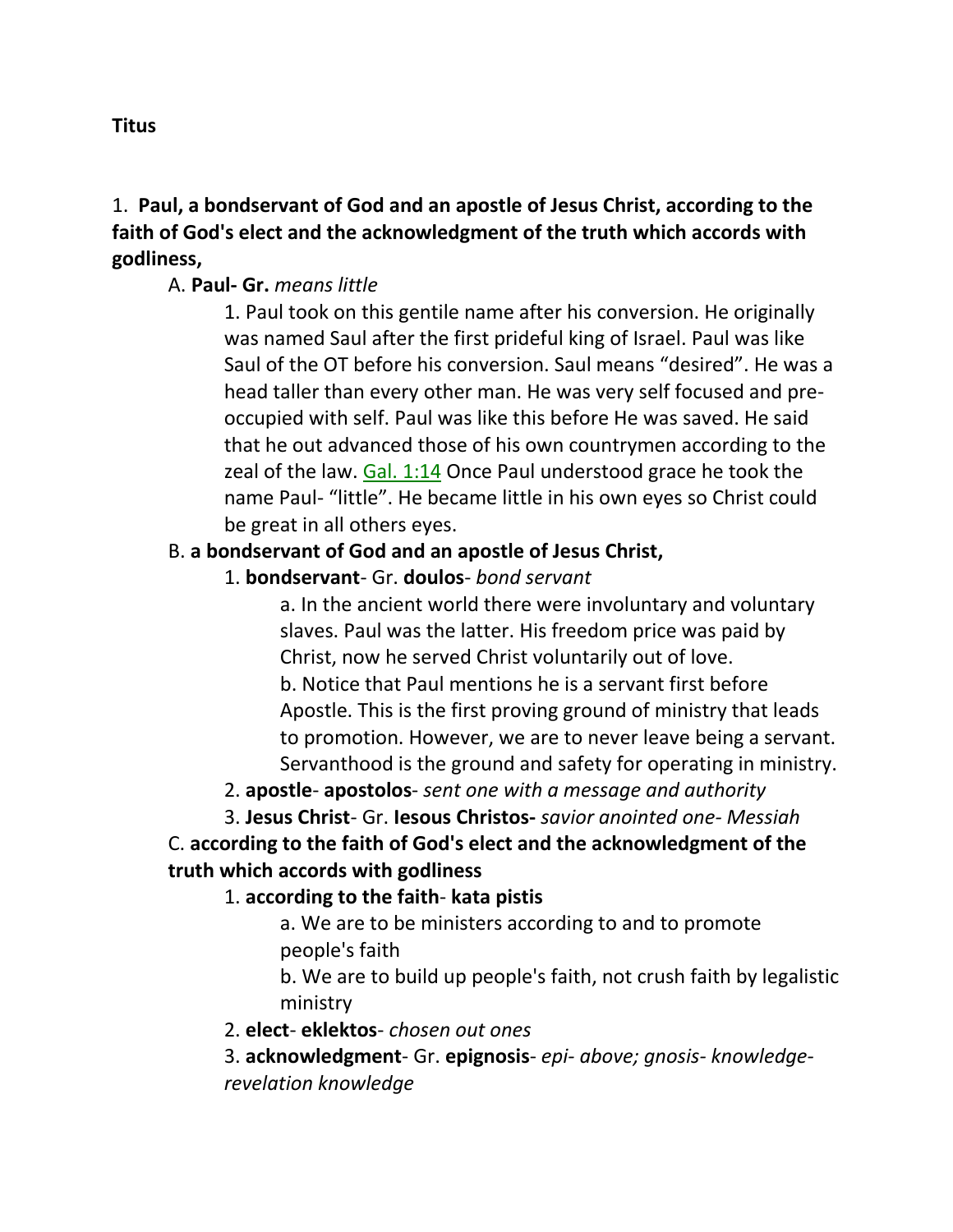a. Revelation of the truth comes by the Holy Spirit. Our part is to put the Word in our heart and meditate on it and trust the Spirit to reveal it to our heart. Information must become revelation which will lead to transformation.

4. **truth**- Gr. **aletheia**- *Conformity to fact or reality; exact accordance with that which is, or has been, or shall be. The truth of history constitutes its whole value.*

5. **accords-** Gr. **kata-** *according to, that which goes along with*

6. **godliness**- Gr. **eusebia**- *good reverence, good piety*

a. The truth of the word of God will always lead to and go along with reverence and piety towards God. False teaching always leads to ungodliness and irreverence of God. b. You will always be known by your running partners. Truth

always runs with godliness. False teaching always runs with ungodliness.

c. The teaching of true grace will lead you to live holy and godly. Titus 2:11-12, 1Ti\_1:4, 1Ti\_3:16, 1Ti\_6:3; 2Pe\_1:3, 2Pe\_3:11

# 2. **in hope of eternal life which God, who cannot lie, promised before time began,**

## A. **in hope of eternal life which God**

1. **hope**- Gr. **elpis**- *confident expectation of good*

2. **eternal life**- **aionios zoe- aionios-** *without beginning and end, that which always has been and always will be without end, never to cease, everlasting;* **zoe**- *The God kind of life which comes from a living symbiotic relationship with God.* Tit\_3:7, 2Ti\_1:1, 1Jo\_2:25

## B. **who cannot lie**

## 1. **cannot lie**- **apseudes**

a. This is reassuring. We must take it by faith and believe God's testimony of Himself that He cannot lie. I have not caught Him in a lie, have you?

## C. **promised before time began**

1. **promised**- **epaggello**- *to announce upon*

2. **time**- Gr. **aionios-** *without beginning and end, that which always has been and always will be without end, never to cease, everlasting; ages*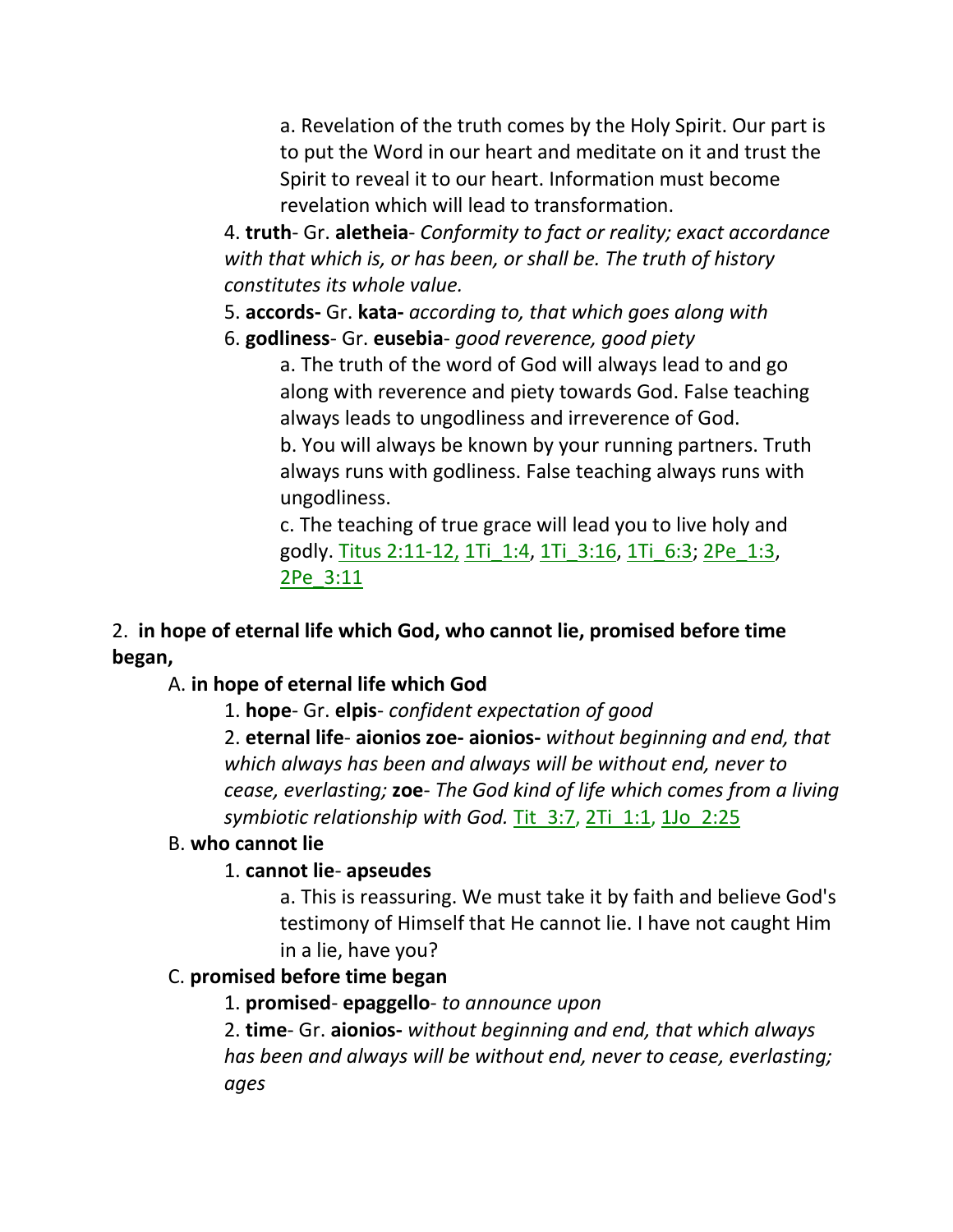#### 3. **began**- Gr. **chronos**- *times*

a. **Translate this phrase**- *promised before the beginning of the ages of times*

b. Before God created time, He promised eternal salvation for you and me. Christ was slain from before the foundation of the world! Rev. 13:8

# 3. **but has in due time manifested His word through preaching, which was committed to me according to the commandment of God our Savior;**

#### A. **but has in due times manifested His word through preaching,**

1. **due times**- Gr. **idios kairos**- *in its own particular or fitting seasons*

a. The Word of God came forth over many years and seasons. As each season would come God would use different men to bring forth the Word of God for that season. Rom\_5:6; Gal\_4:4; Eph\_1:10; 1Ti\_2:6

2. **manifested**- Gr. **phaneroo**- *to make plain or clear*

3. **Word**- Gr. **logos**

4. **preaching**- Gr. **kerugma**- *that which is proclaimed by a herald or public crier, a proclamation by herald*

B. **which was committed to me according to the commandment of God our Savior**

1. **committed**- Gr. **pisteuo**- *to entrust a thing to one*

a. Paul was entrusted with giving the Word of God in his season of time to the church.1Co 9:17; 1Th 2:4; 1Ti 1:11 b. God entrusts us to preach the Word of God to those in our season of time.

2. **commandment**- Gr. **epitage**- *an injunction, mandate, command* 3. **God our Savior**- Jesus Christ is both God and our Savior. Tit\_2:13 Jesus arrested Saul of Tarsus and gave Him commandment to preach His Word. Acts 26:13-18 This phrase God our Savior is also applied to God the Father Who sent Jesus to save us. 1Ti 1:1

a. Each one of us receives a commandment from Jesus Christ to minister His Word and Spirit in our unique way to our generation and season.

4. **To Titus, a true son in** *our* **common faith: Grace, mercy,** *and* **peace from God the Father and the Lord Jesus Christ our Savior.**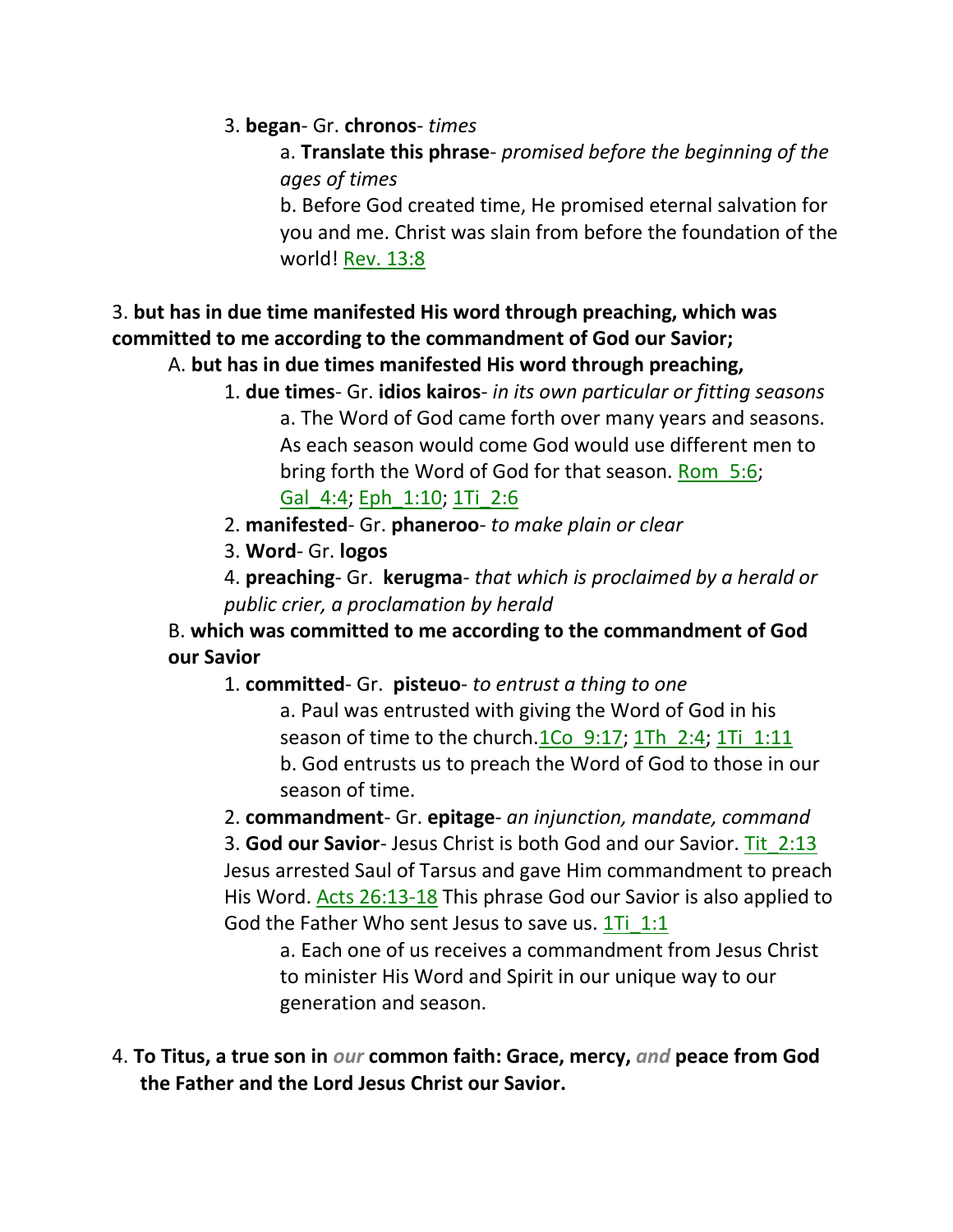#### A. **To Titus,**

- 1. **Titus** *means honorable*
	- a. Titus was a convert of the Apostle Paul. We do not know where he came from. He was a gentile from gentile parents. He was not circumcised like Timothy was because his mother was a Jew. Titus was a trouble shooter for Paul in Corinth and in Crete and possibly in Dalmatia. Paul visited the island of Crete after his first imprisonment and left Titus there to get the church up and going. At the time of Paul's second imprisonment in Rome we hear that Titus went to Dalmatia. There is no indication that Titus deserted Paul like Demas did. He probably was sent by Paul as a trouble shooter to the region of Dalmatia. Church history records that Titus returned to Crete and was the bishop over the churches there until his death.

#### B. **a true son in our common faith**

- 1. **true son** Gr. **gnesios teknon** *legitimately born child*
	- a. This does not mean that Titus was Paul's natural born child, but He was born again under Paul's ministry. Paul also gives Timothy this designation. 1Ti\_1:1-2; 2Ti\_1:2
- 2. **common faith** Gr. **koinos pistis** Here we see Paul is speaking of Titus being a spiritual son in the faith not a natural son.
	- a. As Christians we have a shared common faith that is of equal value. Rom 1:12; 2Co 4:13; 2Pe 1:1; Jud 1:3
- C. **Grace, mercy, and peace from God the Father and the Lord Jesus Christ our Savior** 
	- 1. **Grace** Gr. **charis** *unmerited favor and ability given freely based upon the finished work of Christ*
	- 2. **mercy** Gr. **eleos** *pity or compassion*
	- 3. **peace** Gr. **eirene** *peace, harmony, tranquility, prosperity*
		- a. From the fountain head of grace flows the rivers of mercy and peace.
	- 4. **God the Father** God the Father is the originating place of grace, mercy, and peace.
	- 5. **Lord Jesus Christ our Savior** Jesus executed redemption and is the channel through which the grace, mercy, and peace flow.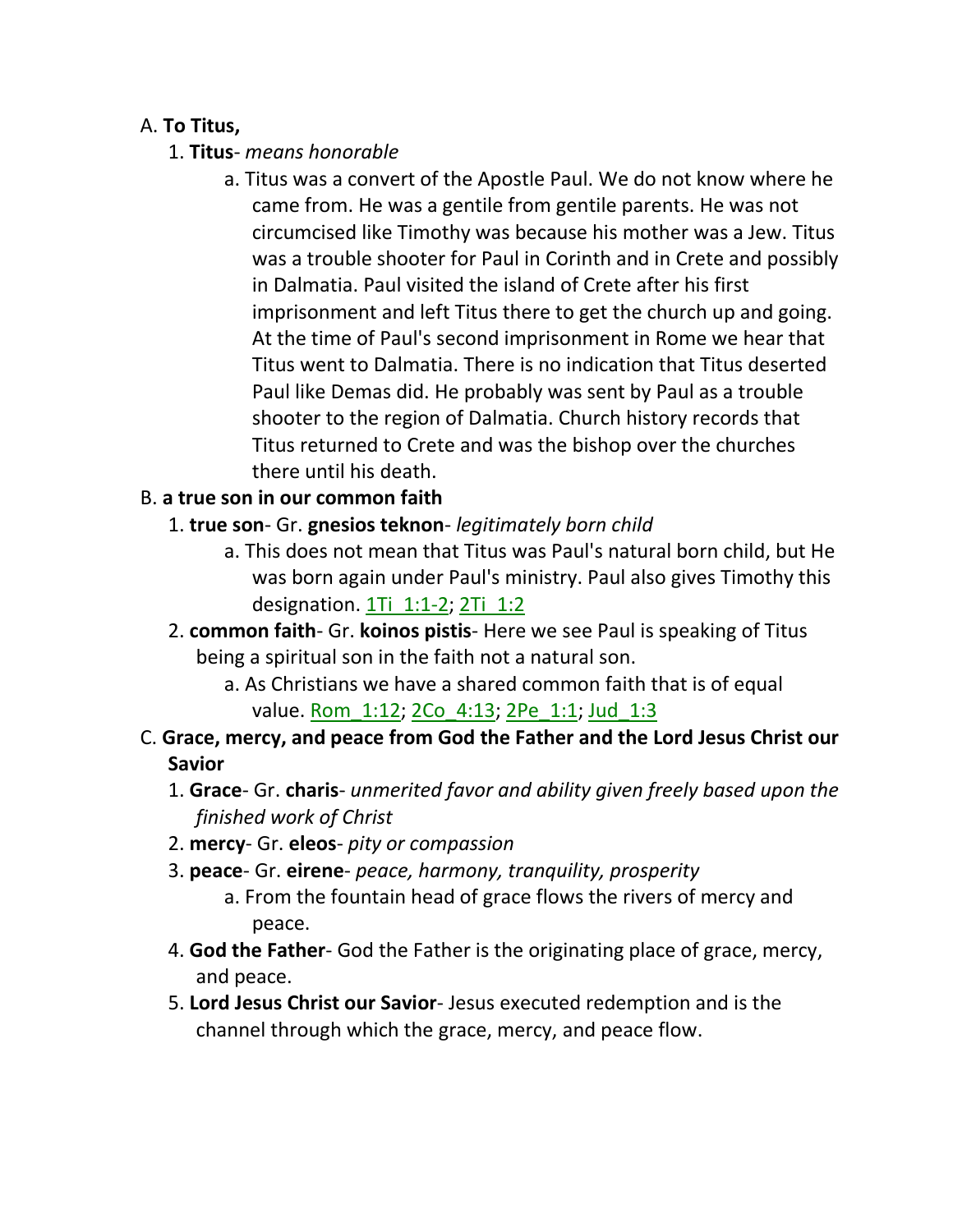- 5. **For this reason I left you in Crete, that you should set in order the things that are lacking, and appoint elders in every city as I commanded you—**
	- A. **For this reason I left you in Crete,**
		- 1. **left you-** Gr. **katleipo** *to leave entirely*
			- a. Paul left Titus in Crete. He was all alone to face the Cretans!
		- 2. **Crete** *means "carnal or the flesh"*
			- a. Paul left Titus on an island called "flesh"! The island of Crete was a wild place! They were given to fighting and laziness, and this was the Christians! Christ will deposit his ministers on islands of carnality and flesh so that the Word of God can be ministered. This is for the purpose that immature, carnal, fleshly Christians can grow in the faith and become spiritual.
			- b. If you are a minister and you see a lot of carnal fleshly Christians around you, then you were left in the right place! Stop looking at the flesh, which will depress you, and start speaking to their new creation spirits and minister New Covenant grace and faith and see them mature! You were left on the island of flesh for a purpose minister of God!
			- c. There is a big problem if Jesus leaves you on an island of flesh and you yourself are fleshly. This is not a combination! That is why every minister of God needs to be mature and spend quality and quantity of time in God's Word and prayer, so they will be acting and speaking from their new creation spirit and in faith.
	- B. **that you should set in order the things that are lacking,**
		- 1. **set in order** Gr. **epidiorthoo** *straighten further*, that is, (figuratively) *arrange additionally*
			- a. Paul after preaching the gospel and seeing converts he started to organize the church in Crete. However, God called him away and he left Titus to complete the order that he had begun.
			- b. The flesh always creates disorder. A sign of the flesh is disorder. God is not the author of confusion. He is a God of order. The more spiritual you become the more ordered you will become.
		- 2. **lacking** Gr. **leipo**
			- a. The flesh produces lack. Grace and faith brings God's abundant provision on the scene.
	- C. **and appoint elders in every city as I commanded you**
		- 1. **appoint** Gr. **kathistemi-** *to set in firm position*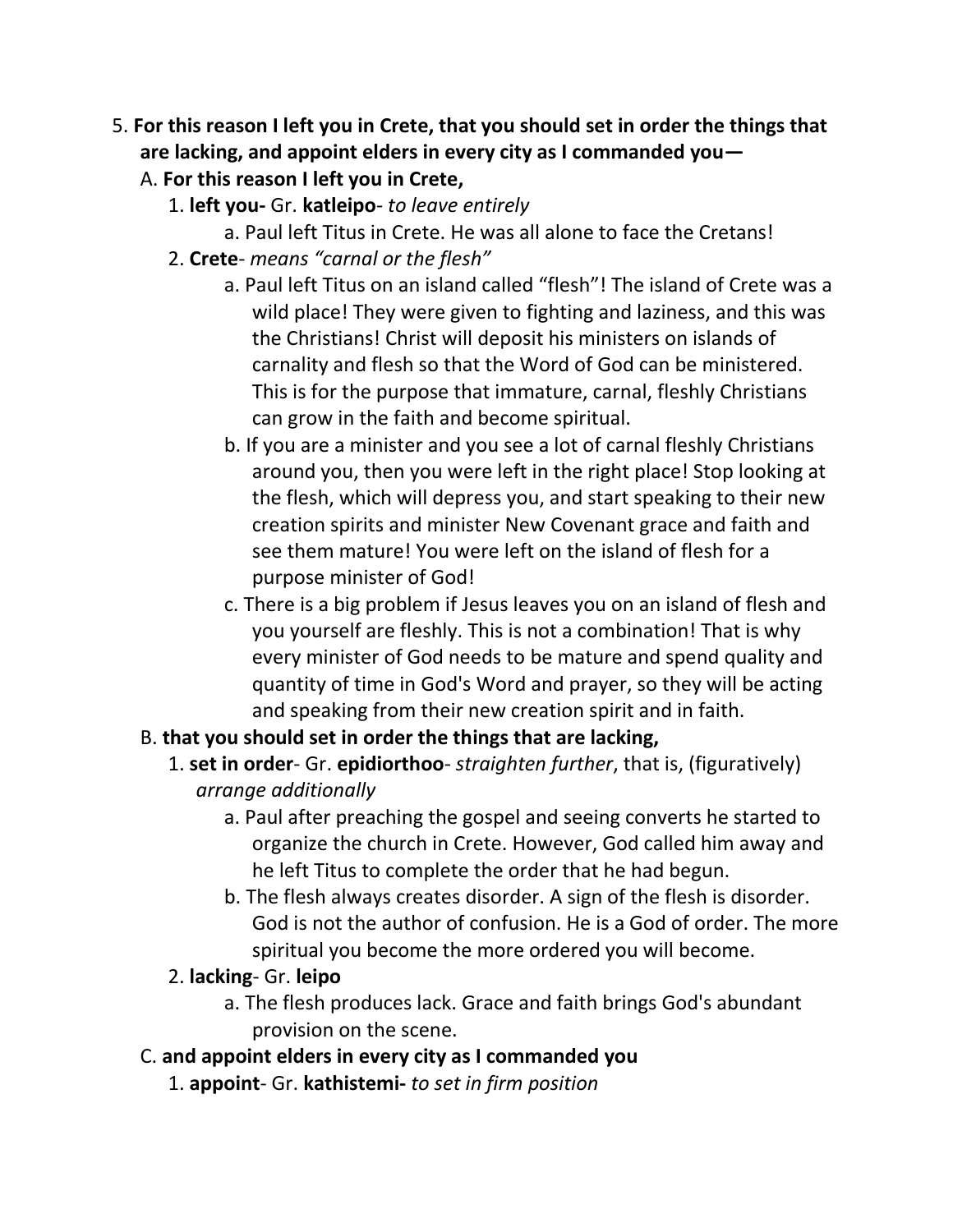- 2. **elders** Gr. **presbuteros** *mature ones*
- 3. **every city**
	- a. God wants the gospel spread to every city. Once there are converts in each city there needs to be structure.
- 4. **commanded you** Gr. **diatasso** to *arrange, appoint, ordain, prescribe, give order*
	- a. There is submission and authority in the kingdom of God and in the church. Titus was faithful to carry out his orders just as Paul gave them.
- 6. **if a man is blameless, the husband of one wife, having faithful children not accused of dissipation or insubordination.**

## A. **if a man is blameless,**

- 1. **blameless** Gr. **anegkletos** *that cannot be called into to account, unreproveable, unaccused, blameless*
	- a. Blameless does not mean you have never made mistakes. It means there is nothing current in your life that you can be blamed for.
	- b. No one will be perfect in all these qualifications, however, one must be striving in all these areas to qualify for leadership.

# B. **the husband of one wife,**

- 1. This means he was not a polygamist [having multiple wives]. This does not mean that he had a previous divorce.
- C. **having faithful children not accused of dissipation or insubordination**
	- 1. **faithful-** Gr. **pistos** *believing*
		- a. We should not be about converting the world, when the mission field of our own home cries out for our attention.
	- 2. **children** Gr. **teknon** *offspring, child*
	- 3. **not accused** Gr. **en kategoria** *not charged with or known to be in the category of*
	- 4. **dissipation** Gr. **asotia** *an abandoned, dissolute life, unsavedness*
	- 5. **insubordination** Gr. **anupotaktos** *that cannot be subjected to control, disobedient, unruly, refractory*
		- a. If a man does not know how to rule his own house [*small family*] how can he rule the house [*larger family*] of God? 1Ti\_3:4-5
- D. The beginning of the qualifications for those who lead in the church start with their leadership within their home with their wife and children.
	- 1. The home is just a smaller version of the larger family of God in the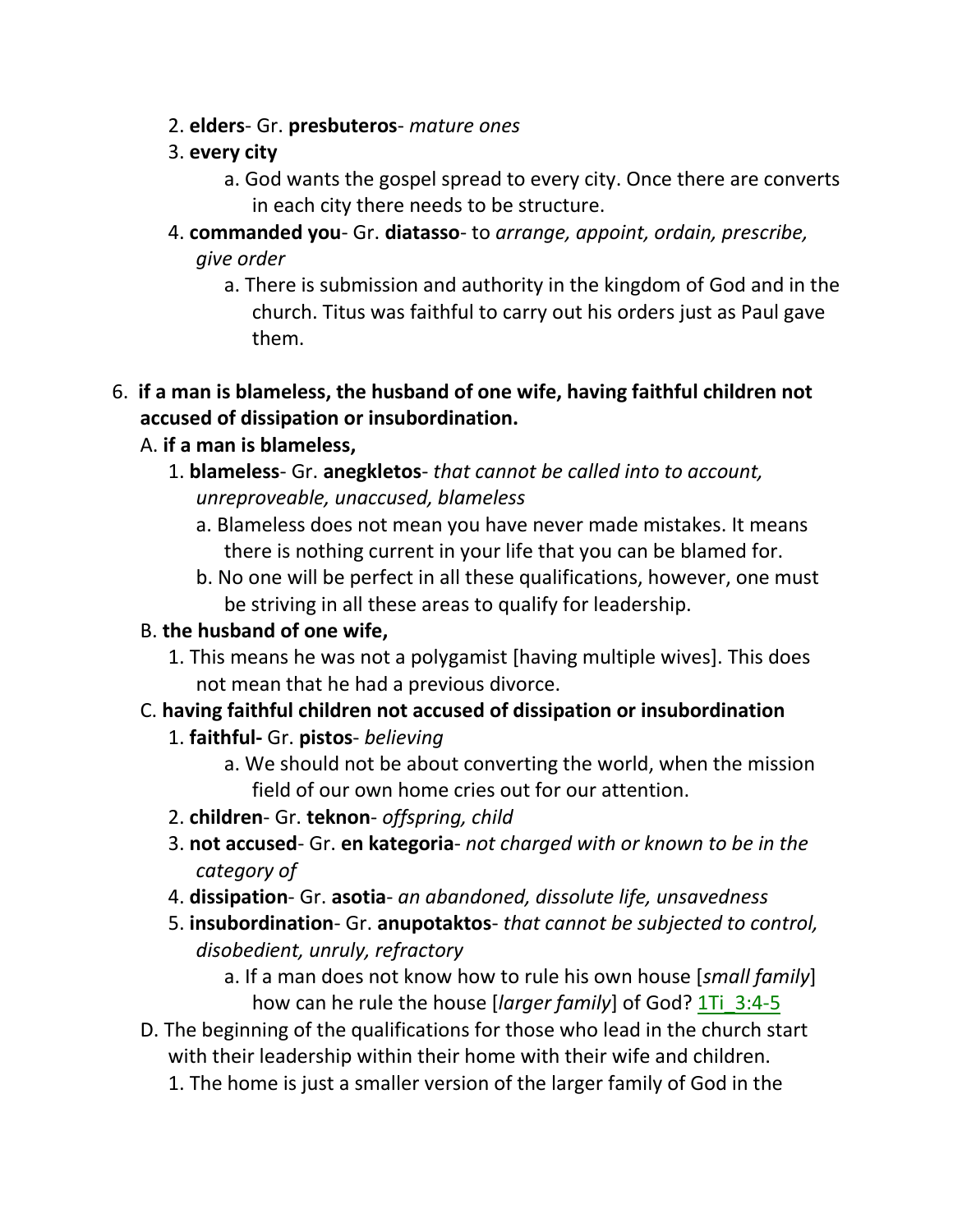church. He who is faithful in little will be faithful in much, and he who is unfaithful in the small will be unfaithful in the greater. Luke  $16:10$ 

- 7. **For a bishop must be blameless, as a steward of God, not self-willed, not quick-tempered, not given to wine, not violent, not greedy for money,**
	- A. **For a bishop must be blameless,**
		- 1. **bishop** Gr. **episkopos** *one who oversees*
			- a. The term bishop and elder are mostly similar in the NT. The term **bishop** speaks of function- *to oversee* and **elder** speaks of character- *a mature one*.
			- b. We see here the two terms interchangeable. Paul left Titus on Crete to ordain **elders** in every city and then goes on to say for a **bishop** must....
			- c. For other verses that use this term interchangeably please reference: Acts 20:17, 28, 1 Peter 5:1-2
			- d. Not in all cases are elders overseers over the church, but all overseers are elders- mature ones. There is a distinction between an elder and an elder that rules. 1 Tim 5:17 An elder who rules should receive double honor and compensation. A ruling elder is a bishop.
		- 2. **blameless** Gr. **anegkletos-** *that cannot be called into to account, unreproveable, unaccused, blameless*
			- a. Again, this does not mean that you never did wrong things in your past. There would be precious few ministers if that were the case! This means that there is nothing **current in your life** that you can be accused of that would bring your testimony or that of the church into question.
			- b. There are some transgressions of the past that could preclude serving as a leader in the church if those transgressions were made open to the public at large.
			- c. If you fail in the eyes of the public you can regain your fellowship [with God], but not always your followship [with men and women]. [Greg Mohr]

# B. **as a steward of God,**

- 1. **steward** Gr. **oikonomos-** *the manager of household or of household affairs*
	- a. Again the church is the household of God. He must first take care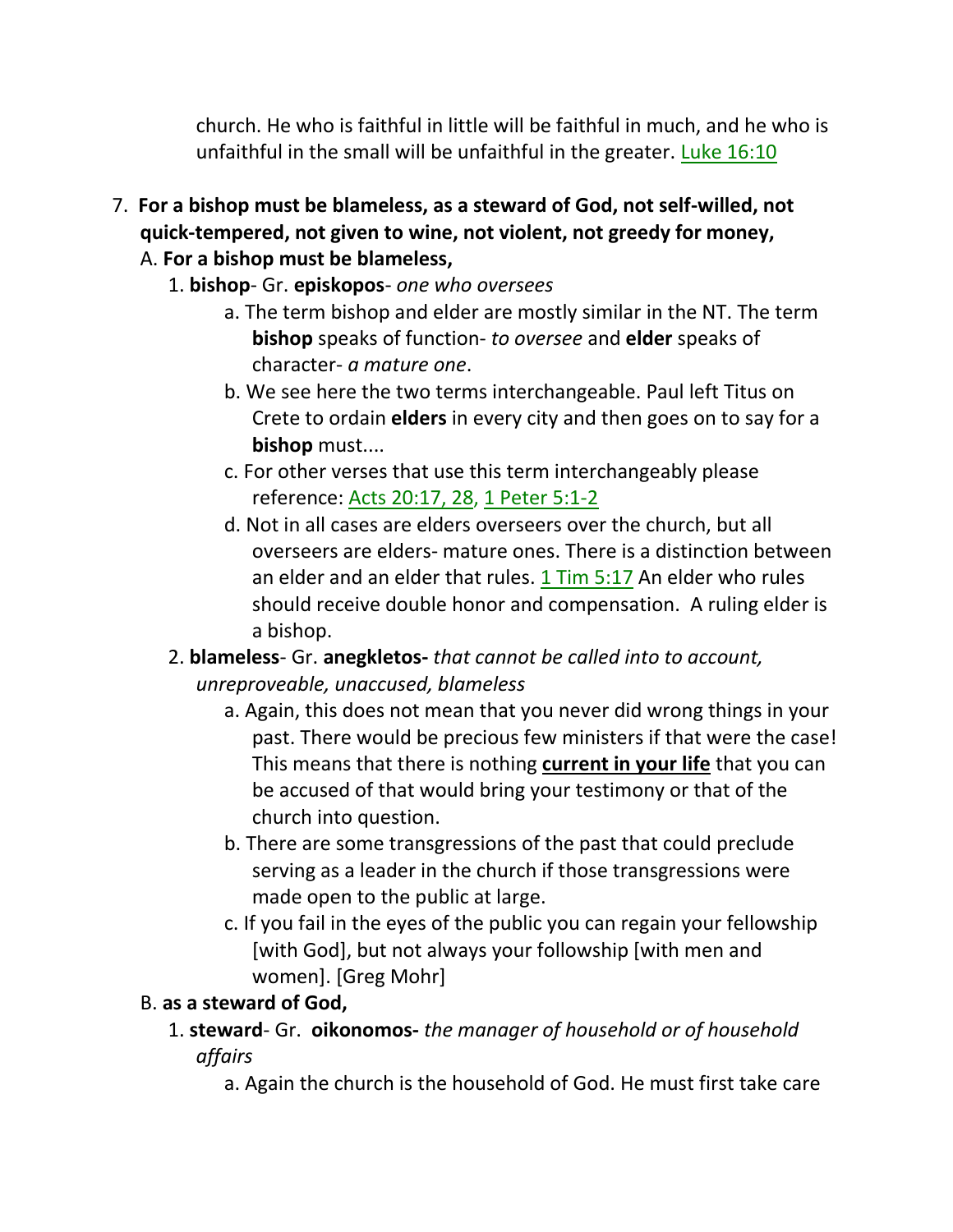of his own household before he can take care of the household of God.

- b. The church belongs to God and not to the leader or leaders. We are stewards of what belongs to God. Not understanding that we are stewards in God's house will lead to the next thing below which is to become self-willed and start doing our own thing in the church instead of God's thing.
- c. The most important thing about a steward is that they are faithful. Mat 24:45; Luk 12:42; 1Co 4:1-2

## C. **not self-willed,**

- 1. **self-willed** Gr. **authades** from **autos** *self*; **hedone** *hedonistic or seeking ones own pleasure- self-pleasing, self-willed, arrogant*
	- a. A leader in a church is put there by God to do God's will, not do what he wants to do. A leader in the church must be on constant vigilance against doing what he wants to do versus doing what the Lord wants done. We keep vigilance through prayer and fellowship with the Lord.
	- b. One of the characteristics of a false minister and teacher is that they are self-willed. 2Pe\_2:10

## D. **not quick-tempered,**

- 1. **quick-tempered** Gr. **orgilos** *apt to be inflamed on every opposition.*
	- a. This is a bad fruit of being self-willed.
	- b. An angry man stirs up strife. Pro  $15:18$  Strife will arise from time to time in the church, but woe to the church if it comes from the pastor!

# E. **not given to wine,**

- 1. **given to wine** Gr. **paroinos** *to sit beside the wine*
	- a. It is always the best policy for a leader and minister to stay away from alcohol altogether. It is best for the minister and those who he is trying to minister to.
	- b. OT priests and kings were exhorted not to drink wine while they served others. Lev 10:9; Eze 44:21, Pro 31:4-5
	- c. As a leader you can err through drinking alcohol. Isa\_28:7

## F. **not violent,**

- 1. **violent** Gr. **plektes** *not a ready for a fight* [both literal or figuratively]
	- a. If you are looking for a fight you will not have to look very far in the church!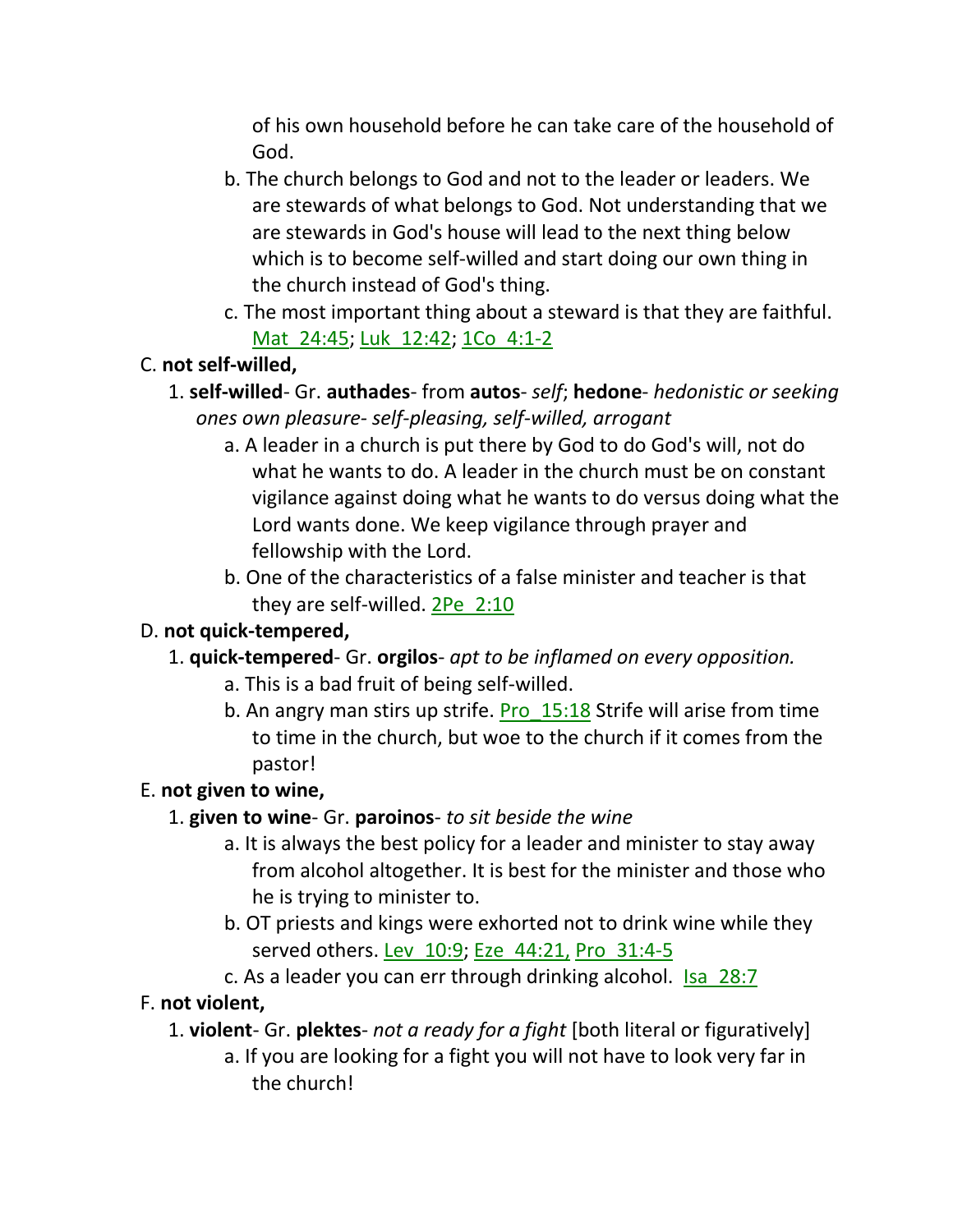## G. **not greedy for money**

- 1. **greedy for money** Gr. **s** *seeking disreputable gains*
	- a. Ministers are always in need of money, so the temptation to run deals and sometimes questionable business deals is high. We need to shun these things.
	- b. **NO MINISTER OF GOD SHOULD RUN MULTI-LEVEL MARKETING DEALS WITH MEMBERS OF HIS CHURCH! NEVER! Do not prostitute God's bride!**
	- c. Greediness for money will lead you to be hardened in heart and you will fail to understand God's will and the Word of God. Isa. 56:11
- H. All of the characteristics that are to be avoided above by a leader in the church were found in the island of Crete and even in the church there! Again, Paul left Titus on the island of flesh! As a man of God, Titus was not only to preach mature Christian living but model it. More is caught than taught folks! If a leader is as fleshly as the average person attending the church, then there would be little growth in the church.
- I. Note this: Our position in salvation comes by a gift of God's grace. Our only condition is to believe upon Christ. **However, when it comes to leadership in the church, there are qualifications and fruit that must be exhibited first**. Each minister must be tested and proven faithful before they can lead the people of God. This testing takes time and patience to pass. This proving time is where character is developed. When I started out serving in the church I started as a janitor. I entered first, second, and third John ministry. After I cleaned the first john, I got to clean the second john, and after that I got to clean the third john. You are not qualified to pastor the church if you are unwilling to clean it!

# 8. **but hospitable, a lover of what is good, sober-minded, just, holy, selfcontrolled,**

# A. **but hospitable,**

- 1. **hospitable** Gr. **philoxenos** *fond or friendly to strangers*
	- a. This trait is a must have for a pastor. He is to be friendly and welcoming. A standoffish pastor is a terrible testimony for Christ; no matter how gifted they are at teaching.
- B. **a lover of what is good-** Gr. **philagathos-** *fond of intrinsic good*
	- 1. This can refer to fondness of good people or good things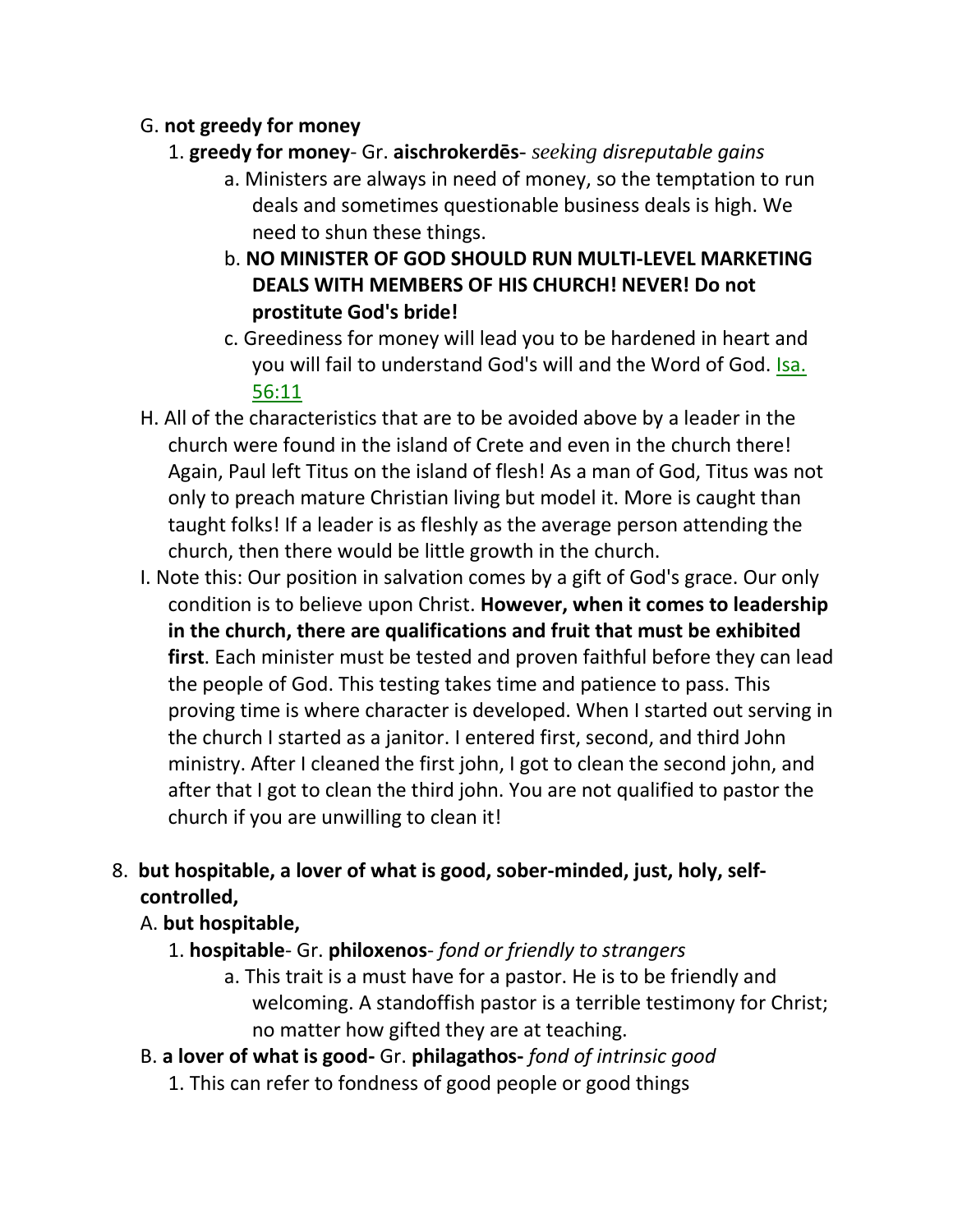- a. If you are fond of being with bad people and watching bad things there is a problem Houston!
- C. **sober-minded** Gr. **sophron** from **sozo** and **phren** *a saved mind*
	- 1. Our soul gets saved by the implanted Word. James 1:21
- D. **just** Gr. **dikaios** *righteous*
	- 1. Every Christian is positionally righteous in Christ, but this verse speaks of living right before men.
- E. **holy** Gr. **hagios** *set apart*
	- 1. Every Christian is positionally holy in Christ, but his verse speaks of living a consecrated life before men.
- F. **self-controlled** Gr. **egkrates** *in control of himself*
- 9. **holding fast the faithful word as he has been taught, that he may be able, by sound doctrine, both to exhort and convict those who contradict.**

# A. **holding fast the faithful word as he has been taught,**

- 1. **holding fast** Gr. **antechomai** *to hold yourself face to face with, hold to firmly, cleave to, paying heed to*
	- a. We need to keep ourselves in face to face contact with the Word of God daily!

# 2. **faithful word**- Gr. **pistos logos**

- a. The Word of God is the Faithful Word. The words of man are unfaithful.
- b. Most Christians are getting a steady diet of man's words through the media but a meager diet of God's Word. A steady diet of the Faithful Word will keep a Christian strong and stable in a very unstable world.

# 3. **taught**- Gr. **didache**

- a. We need to study the Word for ourselves but we also need to be taught by a pastor in church. Someone cannot be a pastor that has not been pastored.
- b. Being taught in the past is not enough. We must stay face to face with the Faithful Word daily.
- c. If we have been taught sound doctrine we need to stick to what we have learned. We must hold fast to it by going over and over it again and again!  $2Th$   $2:15$ ;  $2Ti$   $1:13$

# B. **that he may be able**

1. **may be able**- Gr. **dunatos**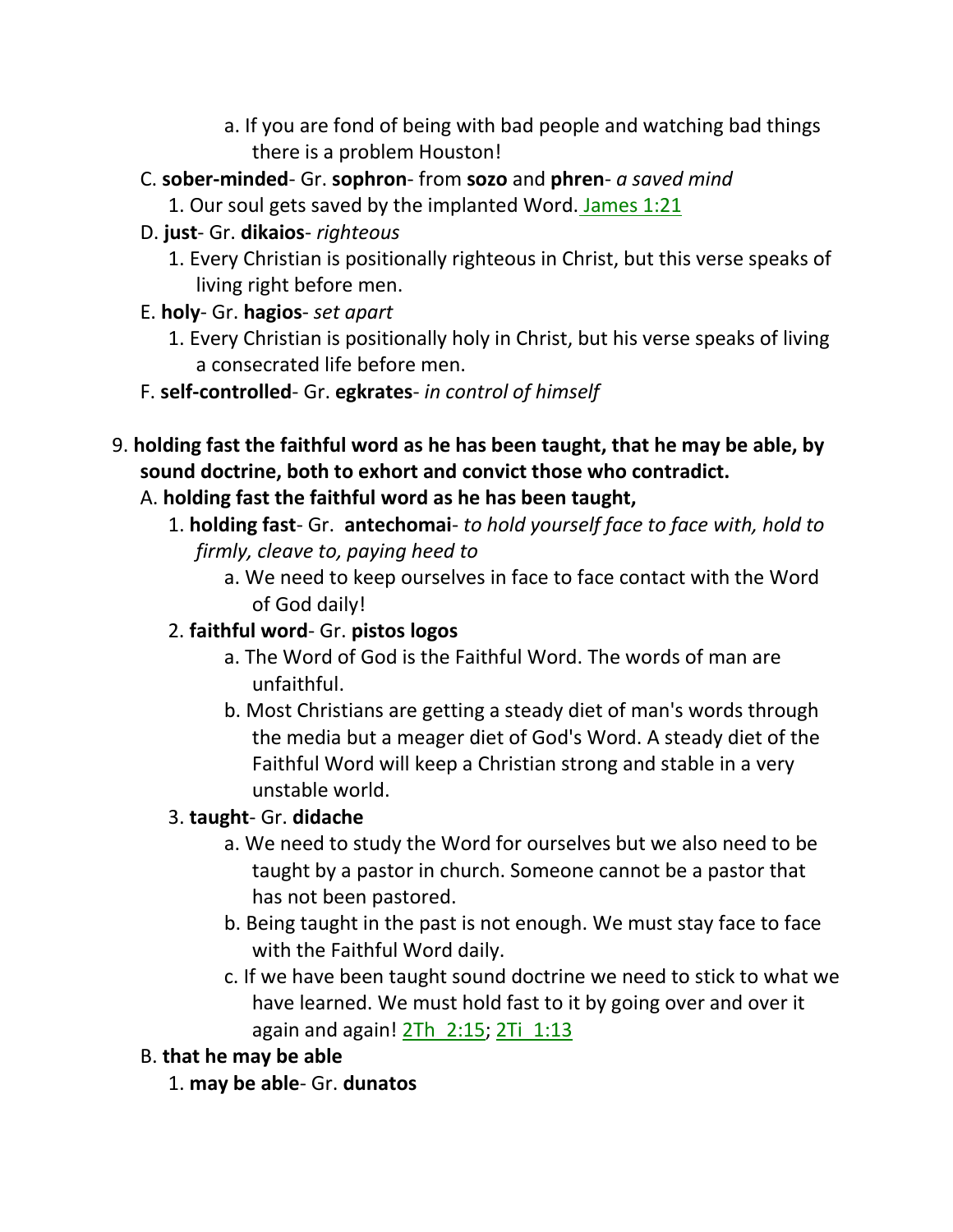a. We must stay face to face with the Faithful Word and be taught. We then will be able to teach others sound doctrine.

## C. **by sound doctrine,**

1. **sound**- Gr. **huigiano**- *We get our English word hygiene from this word*. *to have sound health, that is, be well (in body); figuratively to be uncorrupt (true in doctrine)*

## 2. **doctrine**- Gr. **didaskalia**

- a. Healthy teaching is a balance of grace and faith. It is a balance of positional truth and practical application of that truth. It is a balance between cross grace and resurrection grace.
- b. Sound doctrine is the words of the Lord Jesus.  $1\overline{1}i$  6:3 This is not just the gospels but the whole revealed Word of God- Genesis to Revelation. We must hold fast to the Bible, which is sound doctrine.

# D. **both to exhort and convict those who contradict**

- 1. **exhort** Gr. **parakaleo** *to call to one side and speak courage building words, call to action!*
- 2. **convict-** Gr. **elegcho-** *by conviction to bring to the light, to expose to call to account, show one his fault, demand an explanation*
	- a. A part of grace filled ministry is to bring to light [conviction] of what is not in line with the Word. We all need accountability and be shown were we are missing it. It is not love to let people stray off into error and make grave mistakes without telling them.

# 3. **contradict**- Gr. **antilego-** *to speak against, to be anti-word.*

- a. We all can get to a place were we are acting and speaking against the Word. When we are in the flesh we are anti-Word. We need a mature person to speak the Word to us and show us our faults in love. We need to come into proper alignment to the Word of God.
- b. This ministry should take place from the pulpit each week as the pastor ministers the Word of God by the power of the Holy Spirit. The ministry of sound doctrine will bring instruction, reproof, correction, and training in righteousness. 2 Tim. 3:16
- c. Conviction of wrong comes through the ministry of the Word and the Spirit. 2 Tim. 3:16, 1Co\_14:24

10. **For there are many insubordinate, both idle talkers and deceivers, especially those of the circumcision,**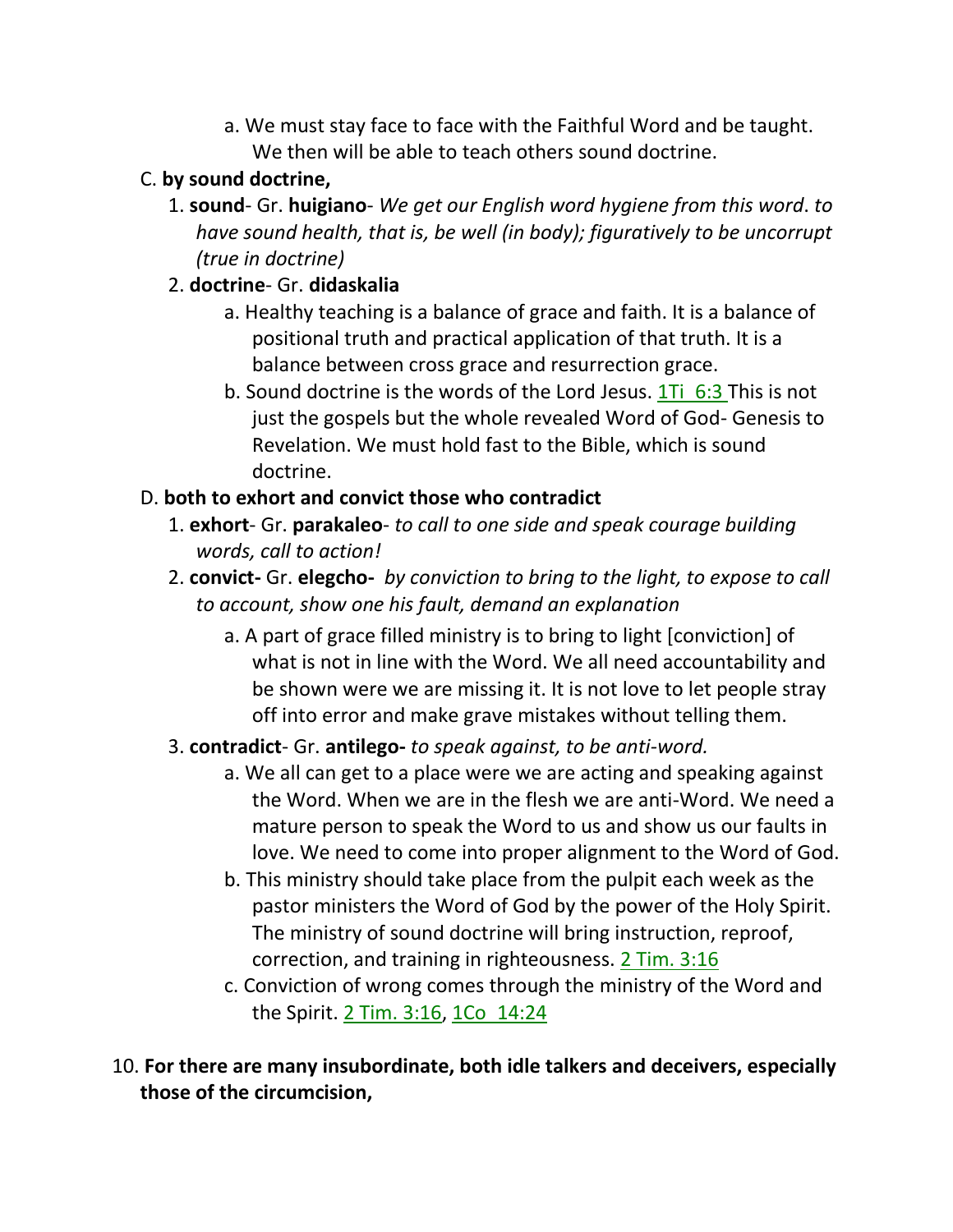- A. **For there are many insubordinate,** 
	- 1. **insubordinate** Gr. **anupotaktos-** *that cannot be subjected to control, disobedient, unruly, refractory*
		- a. A mind that has not been renewed to the Word of God is carnal. The carnal mind is enmity against God, and is not subject to Him, neither can it be. Rom. 8:7
- B. **both idle talkers and deceivers,**
	- 1. **idle talkers** Gr. **mataiologos** *empty talkers*
	- 2. **deceivers** Gr. **phrenapates** *a mind deceiver, a seducer*
		- a. One who is deceived in his mind will end up being a mind deceiver of others.
		- b. Legalists are deceived in their mind and are mind deceivers of others.

# C. **especially those of the circumcision**

- 1. **circumcision** Gr. **peritome**
	- a. Religious Jews
- 11. **whose mouths must be stopped, who subvert whole households, teaching things which they ought not, for the sake of dishonest gain.**

# A. **whose mouths must be stopped,**

- 1. **stopped** Gr. **epistomizo** *to bridle or stop up the mouth*
	- a. These mouths must be stopped "in the church". Pastors must take their authority in the church. They are to run off wolves and starve the goats. Pastors are to feed and protect the sheep.

# B. **who subvert whole households,**

- 1. **subvert** Gr. **anatrepo** *to over turn*
- 2. **households** Gr. **oikos**
	- a. The word of God and the word of Satan have power to convert whole houses. Acts 16:31 God and Satan both want to gain the control of households. Households are the building blocks of nations.

# C. **teaching things which they ought not,**

- 1. **teaching** Gr. **didasko**
- D. **for the sake of dishonest gain**
	- 1. **dishonest gain** Gr. **aischros kerdos**
		- a. Most false teaching centers around the acquiring of financial gain.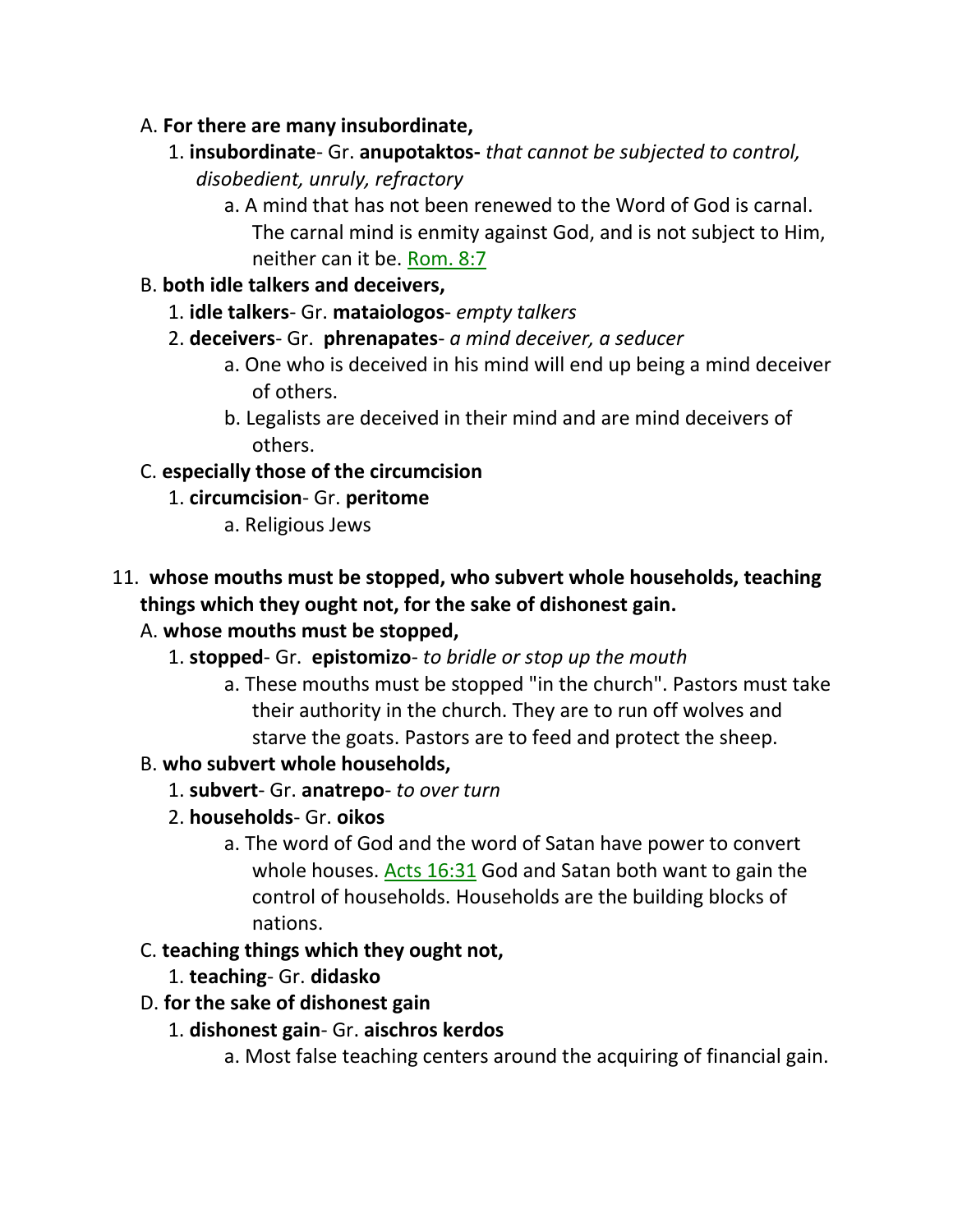- 12. **One of them, a prophet of their own, said, "Cretans** *are* **always liars, evil beasts, lazy gluttons."** 
	- A. **One of them, a prophet of their own,**
		- 1. This is Epimenides- lived 600 B.C.
	- B. **said, "Cretans are always liars, evil beasts, lazy gluttons"**
		- 1. **liars** Gr. **pseustes**
		- 2. **evil beasts** Gr. **kakos therion**
		- 3. **lazy gluttons** Gr. **argos gaster** *idle bellies*
			- a. These are descriptions of the flesh exhibited by the Cretans. This was prevalent in the church Titus inherited from Paul. This was the island of flesh!
- 13. **This testimony is true. Therefore rebuke them sharply, that they may be sound in the faith,** 
	- A. **This testimony is true.**
		- 1. **testimony-** Gr. **marturia**
	- B. **Therefore rebuke them sharply,**
		- 1. **rebuke** Gr. **elegcho** *to convict, to find fault with, correct, to call to account, show one his fault, demand an explanation*
			- a. This phrase shows that the Christians on this island were being characterized by lying, evil, and being idle. Note this- a Christian's flesh is no different than an unbelievers flesh. When we walk in our flesh we look no different than an unbeliever. We must walk in the Spirit and we will not fulfill the desires of the flesh. Gal. 5:16
			- b. This is not popular today, but Christians need to be convicted of doing wrong. The Word of God is profitable for this purpose! It profits us to be convicted of wrong so it can be corrected!
		- 2. **sharply** Gr. **apotomos** Gr. *sharply, severely, curtly*
			- a. We hear a lot about the love of God today, but folks, this is the love of God also. Pastors at times need to sharply rebuke those under their care so they will see the need for and how they can make corrections for their own good and profit.

## C. **that they may be sound in the faith**

- 1. **sound** Gr. **hugiaino** *healthy, hygienic*
	- a. It is healthy to be corrected in love by the Word of God.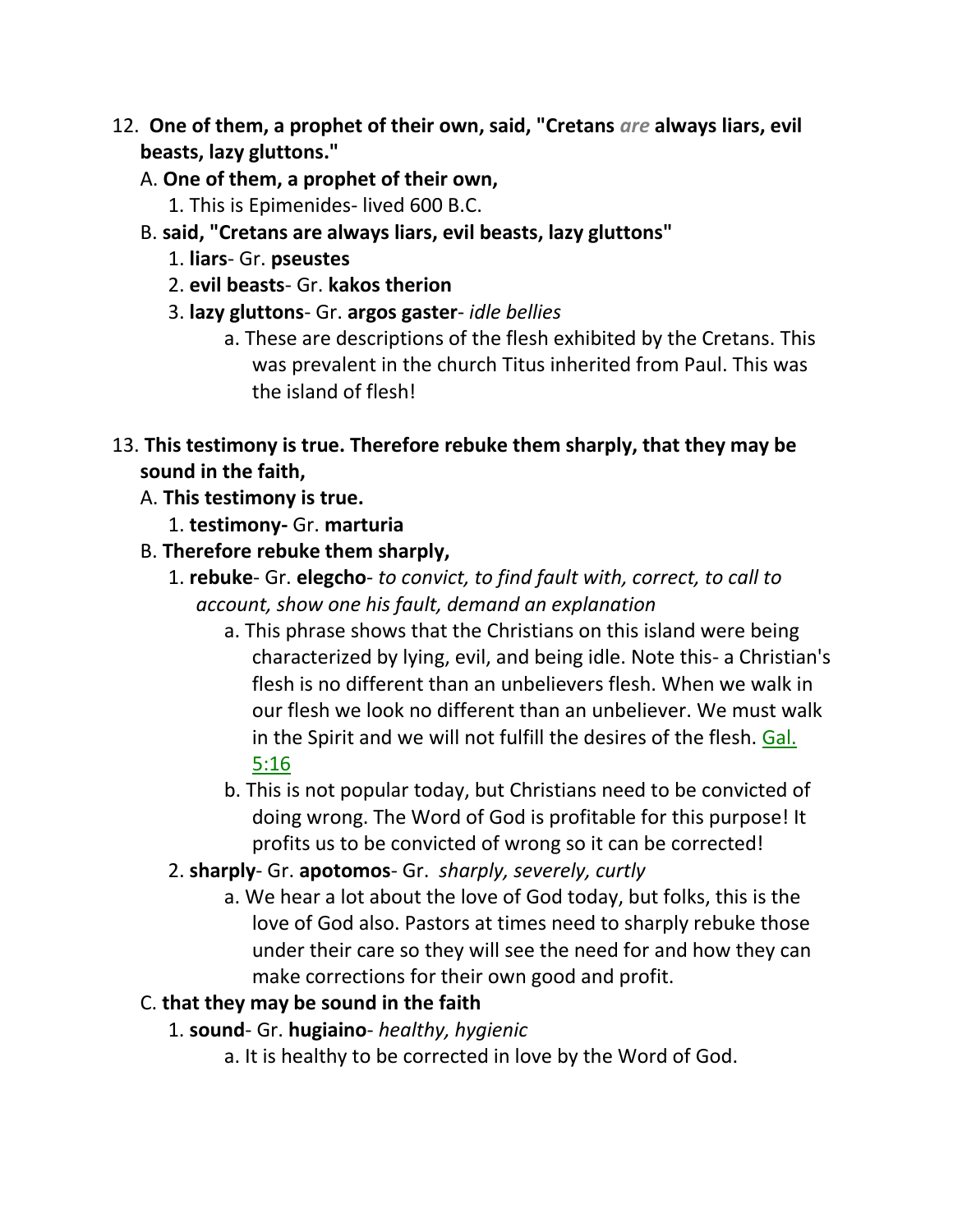## 14. **not giving heed to Jewish fables and commandments of men who turn from the truth.**

## A. **giving heed**- Gr. **prosecho**

- B. **Jewish fables** Gr. **muthos** *a narrative, story a fiction, a fable an invention, a falsehood*
	- 1. There are Christian fables today. There are numerous books coming out on people's own experiences with the after life. Many of the things mentioned in them can not be validated by the Word, but Christians take it as scripture.
	- 2. It is amazing that a "Christian" fiction book can be written and Christians take it as doctrine for the church.

## C. **commandments of men**

1. Two ways the enemy tries to neutralize the Word of God is by fables and the commandments of men. It is amazing that so many Christians hold these on the same level of the Word of God.

## D. **turn from**- Gr. **apostepho**

## E. **truth**

- 1. This is the Word of God. John 17:17
- 2. When we first turn from the truth of the Word of God, we are open to be deceived by fables and the commandments of men.
- 15. **To the pure all things are pure, but to those who are defiled and unbelieving nothing is pure; but even their mind and conscience are defiled.**

# A. **To the pure all things are pure,**

- 1. **pure** Gr. **katharos**
	- a. It is important to take scripture in context. Some of used this verse to excuse away the practice of many impure things.
	- b. In context Paul is talking about the commandments of men that the Jews were trying to bring upon the church. These were commands concerning the Law. This would be issues like eating or abstaining from certain foods.
	- c. This verse should not be used to validate the use of drugs or the use of other harmful substances.
	- d. The pure are those who have been justified and sanctified by grace through faith.
- B. **but to those who are defiled and unbelieving nothing is pure;**
	- 1. **defiled** Gr. **miaino**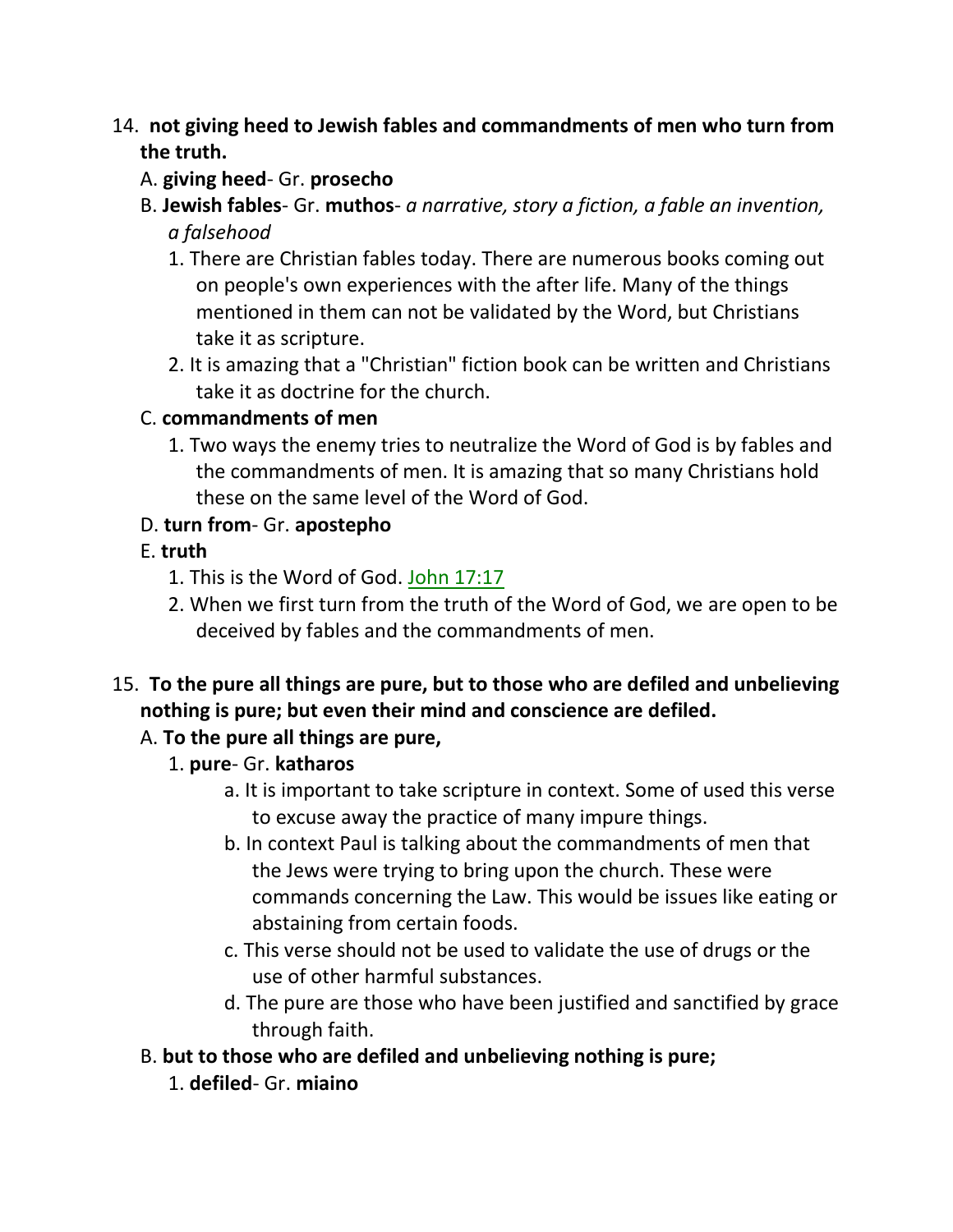## 2. **unbelieving**- Gr. **apistos**

a. To an unbeliever nothing is pure. Nothing they do, abstain from, eat or not eat, can change their defiled nature until they become a believer. Likewise nothing from the outside can change the righteous nature of a born again child of God.

# C. **but even their mind and conscience are defiled**

- 1. **mind** Gr. **nous**
- 2. **conscience** Gr. **suneidesis**
- 3. **defiled** Gr. **miaino**
	- a. Living under the Law will bring a defiled mind and conscience. The harder you try to keep all the rules they more you will fall short and find your mind and conscience defiled and guilty.
	- b. As we walk in grace and have our focus on Christ and His finished work, our mind and conscience will be righteous and clear.

# 16. **They profess to know God, but in works they deny Him, being abominable, disobedient, and disqualified for every good work.**

# A. **They profess to know God,**

- 1. **profess** Gr. **homologeo** *to say the same thing, confess*
	- a. Religious people can say the same thing as a Christian does which is that they know God, but they do not. They know "about God."
- 2. **know** Gr. **eido** *have intuitive knowledge of*
	- 1. It takes faith to be born again so we can have an experiential knowledge of God [Gr. **ginosko**]

# B. **but in works they deny Him,**

- 1. **works** Gr. **ergon**
- 2. **deny** Gr. **arneomai**
	- a. In Romans chapter two Paul addresses religious people and shows them that although they boast in the Law and in God, they actually dishonor God by breaking the Law. It is not what you profess but what you do that matters. You can boast in the holy standard of God, but if you do not live up to the holy standard of God you are guilty and worthy of death. As Christians we fulfill God's holy perfect standard by our faith in Christ.
	- b. Legalistic people condemn their ownselves!

# C. **being abominable,**

1. **abominable**- Gr. **bdeluktos**- *From a (presumed) derivative of* $\beta \delta \acute{\epsilon} \omega$  *bdeo*